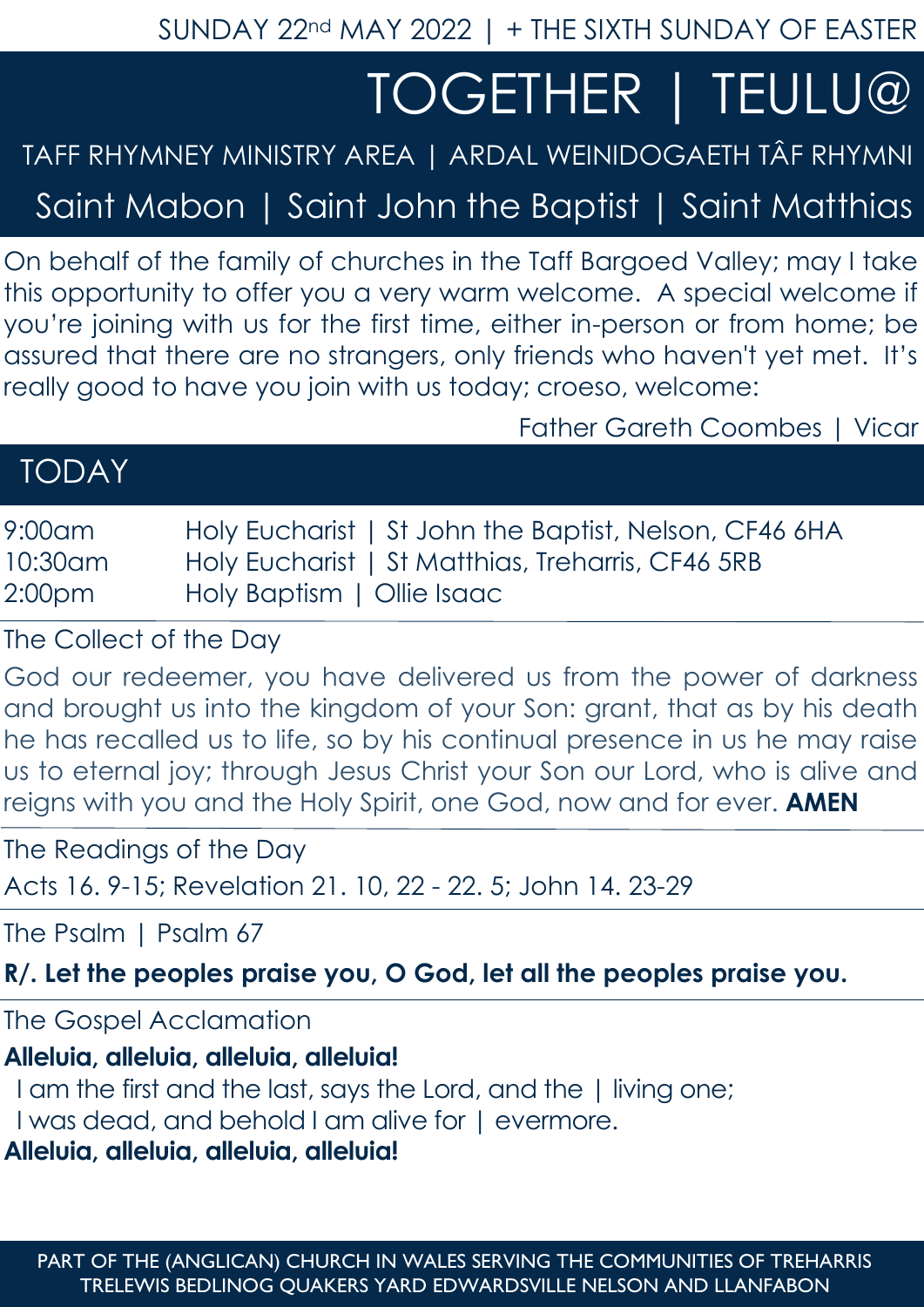# THE WEEK AHEAD

Monday | Easter Feria 23rd May 2022

| 7:00 <sub>pm</sub>                                            | Mothers' Union Deanery Festival at St John's      |       |  |
|---------------------------------------------------------------|---------------------------------------------------|-------|--|
| Tuesday   Easter Feria<br>24th May 2022                       |                                                   |       |  |
| 12:00 <sub>pm</sub>                                           | The Funeral of Pauline Coggan +RIP at St Matthias |       |  |
| 25th May 2022                                                 | Wednesday   S Bede; Doctor of the Faith           | White |  |
| 11:00am                                                       | The Holy Eucharist at St Matthias                 |       |  |
| 26th May 2022                                                 | Thursday $  +$ The Ascension of the Lord          | White |  |
| 6:30 <sub>pm</sub>                                            | The Holy Eucharist at St Mabon's                  |       |  |
| Friday   Easter Feria<br>27th May 2022                        |                                                   | White |  |
| 10:30am                                                       | The Holy Eucharist at St John's                   |       |  |
| Saturday   S Melangell; Religious<br>8 <sup>th</sup> May 2022 |                                                   |       |  |

A collection plate will be passed around at each service; however you may like to make your gift by using your mobile phone and sending a text:

TEXT 2 GIVE: Text TTBL followed by a space, followed by the amount of your gift in numbers to 70085 to support the life of the Church.

CHEQUES: payable to The Parish of Treharris Trelewis Bedlinog & Llanfabon.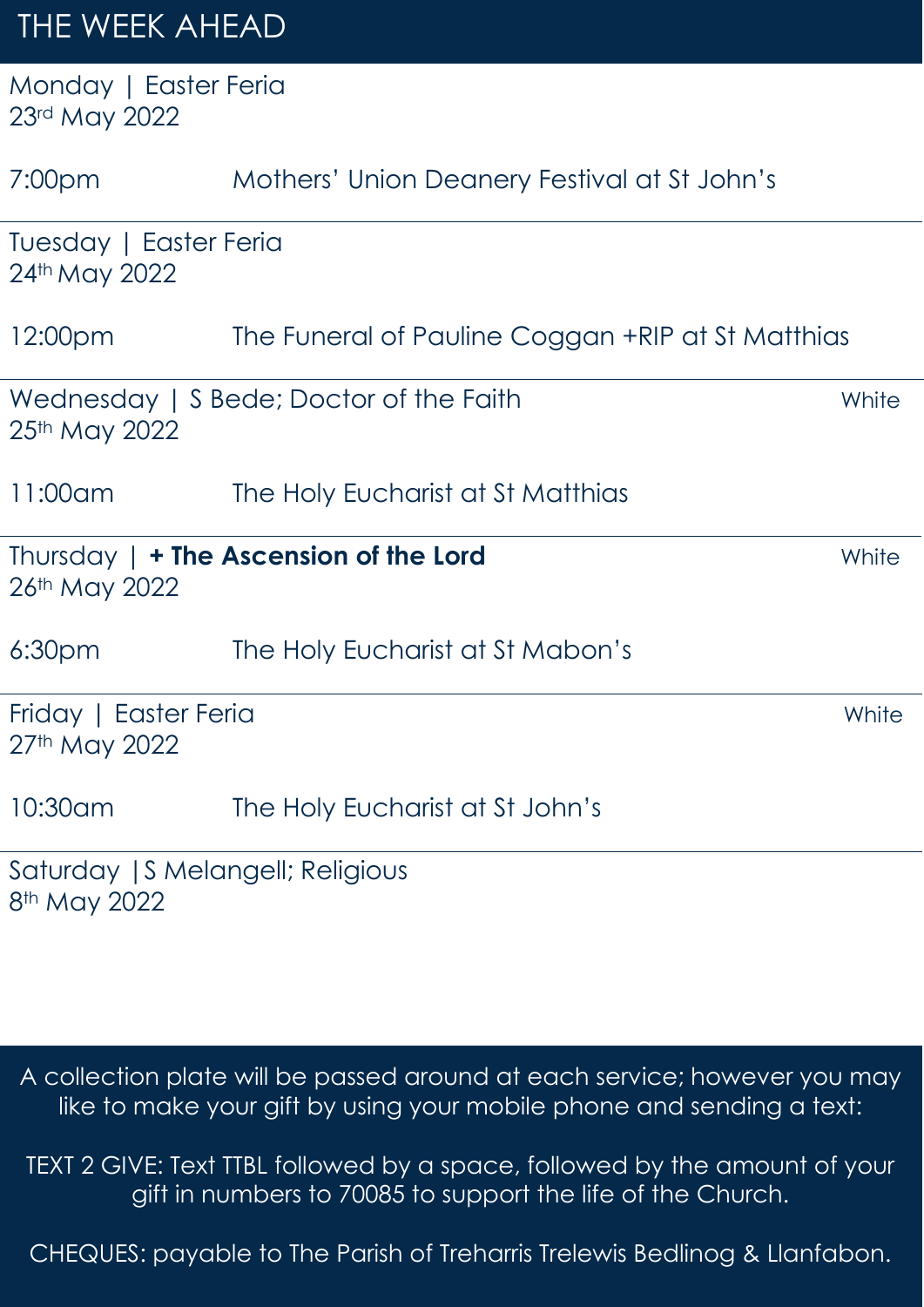#### Sunday the 29th of May 2022 | + The Seventh Sunday of Easter

9:00am The Holy Eucharist at St John's, Nelson, CF46 6HA 10:30am The Holy Eucharist at St Matthias, Treharris, CF46 5RB

### NOTICES & INFORMATION

**NELSON RFC | COMMUNITY LUCKY 4's** play today's draw in church or pay and play online via PayPal or Bank Transfer; £1.00 to play; just choose 4 numbers for a chance to win this week's prize fund. The weekly draw helps to support the wider mission and ministry of St. John's Church, Nelson.

**FOODBANK DONATIONS** due to the significant increase in referrals the foodbank is currently short of jam, tinned potatoes, biscuits, tea, coffee, sugar, squash and juice. Any spare carrier bags would be a help too.

**CHARITY PUB QUIZ** every Sunday from 7:30pm at the Lord Nelson Inn; supporting our local mission and outreach community projects; booking is advised by calling the Nelson Inn. Everyone is welcome.

**ONLINE GIVING** the following link can be used to make your weekly gift online; remember to maximise your gift by clicking Gift-Aid.

https://app.investmycommunity.com/donation/parish-of-treharristrelewis-bedlinog-and-llanfabon-2680

**COMMUNITY FOOD LARDER** is open daily Mondays - Fridays between 9:30am and 11:30am at St John's Church Hall. No questions asked and everyone is welcome. Always lots of bakery and chilled items that would otherwise go to waste. Pop in and take a look.

**HOLY LAND PILGRIMAGE 2023** The Shrine of Our Lady of Walsingham is hosting a pilgrimage to the Holy Land; 13 - 20 November 2023, fullyinclusive. Speak with Audrey Wiltshire for more details on 07565 360 832.

GLASTONBURY PILGRIMAGE 2022 takes place on Saturday the 9th of July. Solemn Mass in the grounds of the Abbey Church at 12:00 noon, followed by the Procession and Solemn Benediction at 3:00pm. If you are interested, please speak with Alison Francis on 07970 003 243.

**REFRESHMENTS** are served after the service; please do stay and enjoy some time together.

To watch a service online, enter the following link into your device: https://www.youtube.com/channel/UC7My2\_VL77VXyVwuPR30WHQ